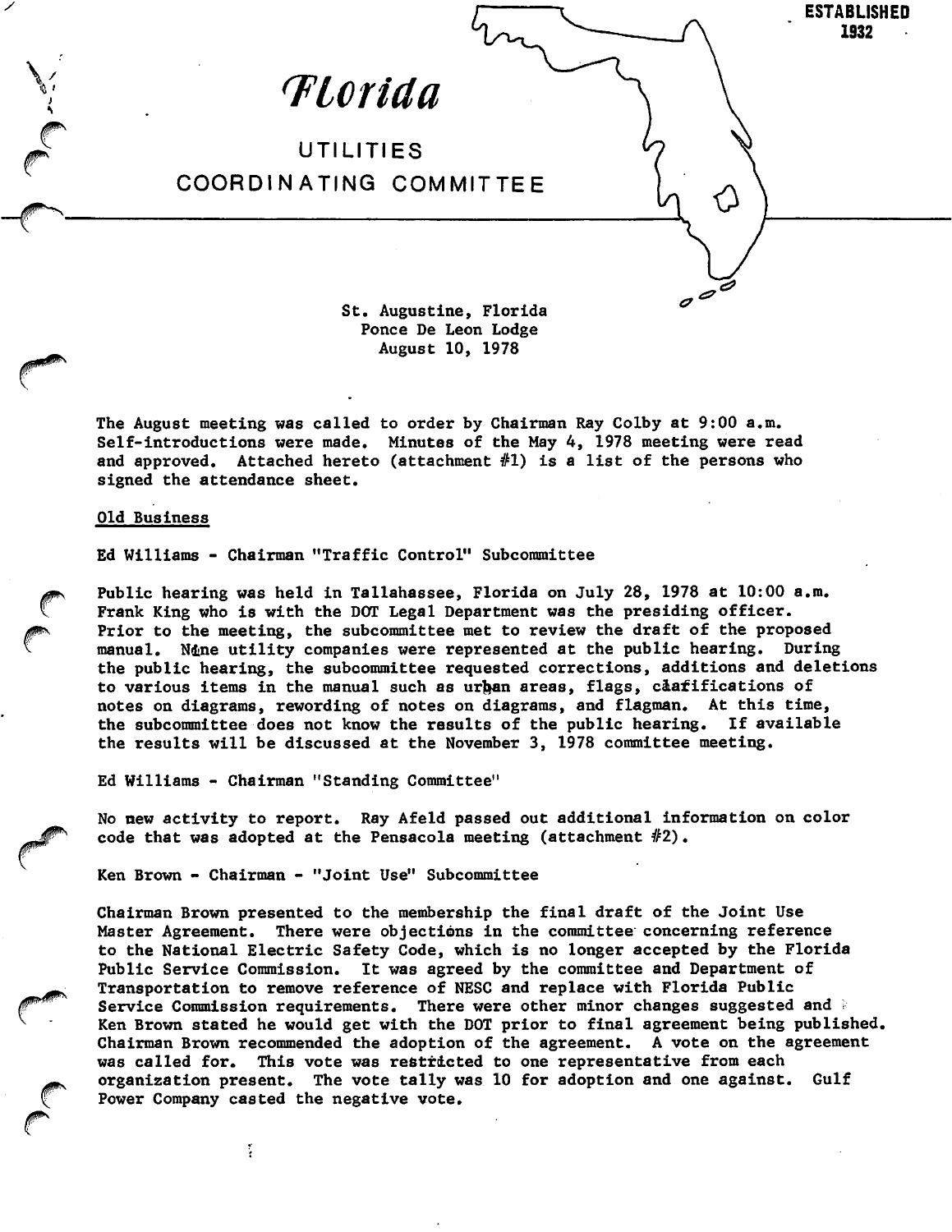## Cris Anderson - Chairman - Corp of Engineers

Chairman Anderson introduced John L. Tennant, Chief, North Permit Section, Corp of Engineers, who spoke on the Corps permitting procedure. Mr. Tennant stated that when a project is in the preliminary or design stage, the Corp should be called regarding permit information. Attachment #3 lists all the current telephone numbers. The Corp also has a Jacksonville Watts line, telephone number 1-800-342-5950. When calling the Watts line number, be sure and tell the secretary that you want to talk about a permit and the location of the permit. The State of Florida booklet on JointPPermit Application for Dredge, Fill and Strucutres can be obtained by writing the Corp of Engineers in Jacksonville. As this subcommittee has fulfilled its obligation to the general membership, it was recommended that the subcommittee be disolved. Motion carrier.

## BAVE

r

r

r-

Davis Lapham - Chairman - Chapter 17-153 Subcommittee

Report given by Dick Hall. Law has been passed by the legislation. It was recommended that this subcommittee be disolved. Motion carrier.

Walter Anderson - Chairman - Jacking & Boring Subcommittee

Report given by Paul Mundy. The Department of Transportation has received the latest correspondence on the Jacking and Boring Manual from the subcommittee. The department hasn't had time to review in detail the committees recommendations, A report is anticipated prior to the November meeting.

Chuck Hanle - Chairman - Pedestrial General Subcommittee

The subcommittee has not had an opportunity to meet with the Florida Public Service Commission. The committee hopes to meet with the PSC prior to the November 3 meeting and will have a report at that time.

Ken Brown - Chairman - Accommodation Guide Subcommittee

Considerable correspondence has been generated by this subcommittee. Two meetings have been held since the last FUCC meeting. One in Tampa and one in Tallahassee with the Department of Transportation. Ken announced that the next subcommittee meeting is scheduled for August 16, 1978 in Tampa.

## New Business

 $\overline{C}$ 

ò

Mr. Larry Kelly of the Department of Transportation presented a program on DOT procedure 722-503, Joint Project Agreement. This agreement relates to utility relocation and modification work that is to be performed by the Department's contractor and requires special attention to contract procedures to insure proper description of materials and work involved. All utility owners and involved consultant engineering firms should be aware of these requirements prior to the development of utility plans and contracts.

Ed Williams read correspondence from the Department of Transportation relative to FHWA three day workshop/seminar on Maintenance of Traffic scheduled for Tampa, Florida, August 29-31, 1978. The exact location has not been finalized. Ed also commented on letter regarding conflict manholes. See attachment #4. A memorandum from the Regional Director of Fish,and Wildlife Services, Region 1, on powerline policy was discussed. See attachment #5.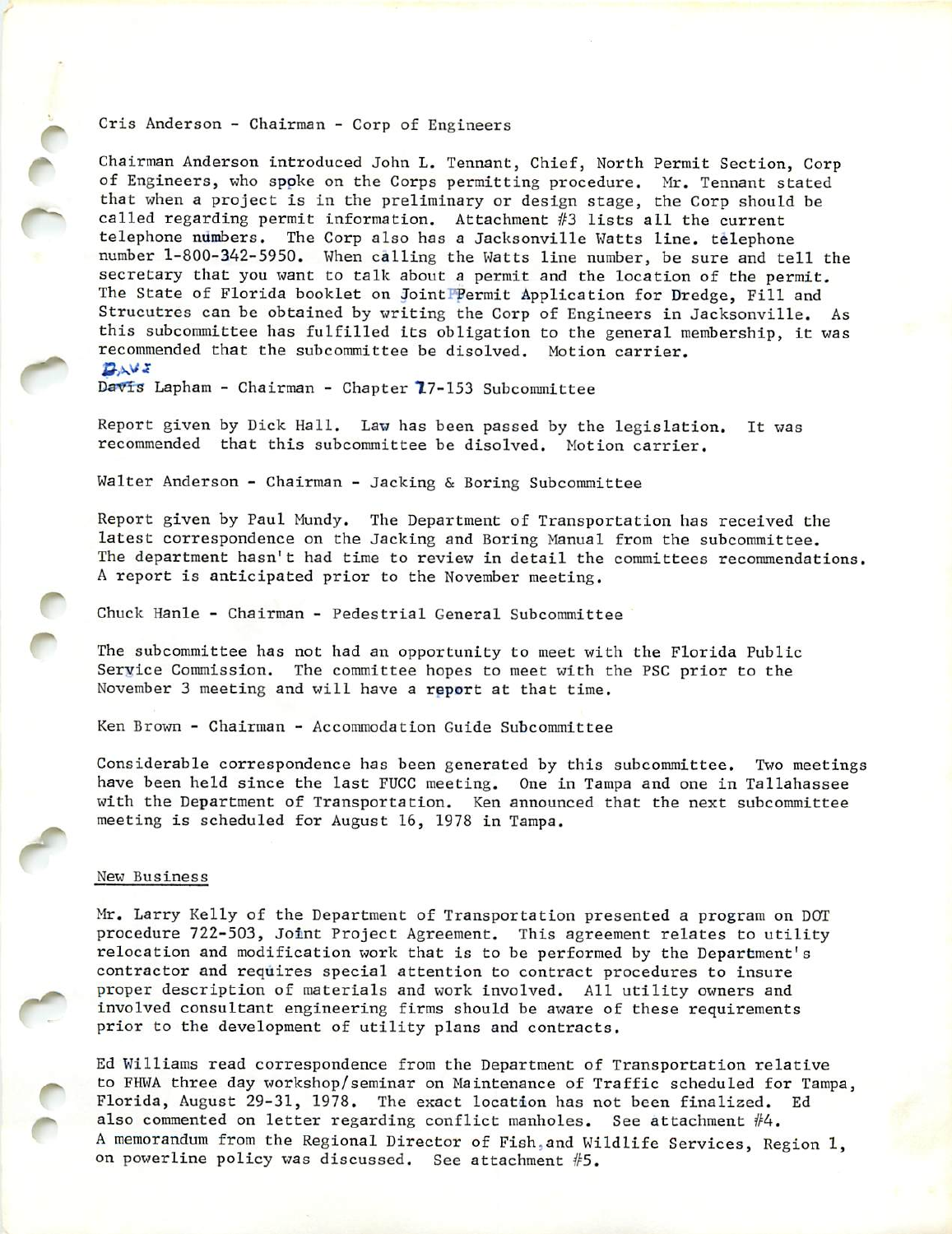In accordance with Section 4oof the bylaws, an election was held to fill the office of Vice Chairman. It was the recommendsting of the nominating committee that the name of Horace Irwin, Florida Power Corporation, St. Petersburg, Florida be placed as Vice Chairman. This recommendation was accepted by the membership. The officers for the coming year are:

Chairman Paul Mundy General Telephone Company of Florida P. 0. Box 110, Mail Code 39 Tampa, Florida 33601 Tel. #(813) 224-4203

Secretary Cris Andersen

Jacksonvolle Electric Authority 223 W. Duval Street, P. 0. Box 53015 Jacksonville, Florida 32202 Tel. #(904) 633-4816

Vice Chairman Horace Irwin Florida Power Corporation P. 0. Box 14042 St. Petersbrug, Florida 33733 Tel. #(813) 866-5342

The next meeting will be held on November 3, 1978, at the Hawaiian Village, 2522 N. Dale Mabry Highway, Tampa, Florida.

Respectfully submitted.

Paul<sub>/F.</sub> Mundy Secretary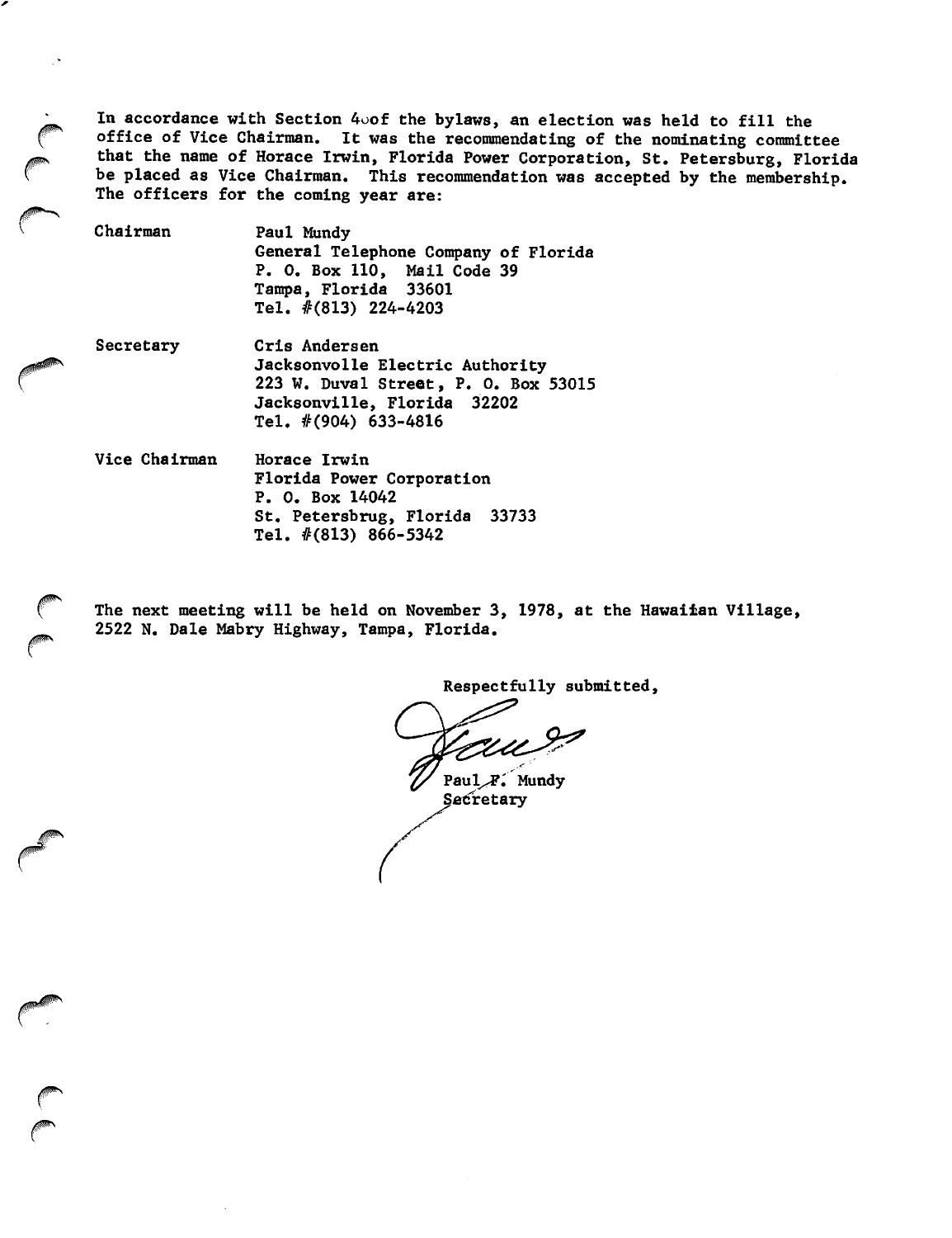$ATTEchMKHT F$ 

 $N4ME$ PS & MUNDY Fax C Colby Jim Dynning CLIFF BLANCHARD Ken Brown HAYNIE CARLTON GRAY KENNITH D. HOOD JOHN PARTIN Ernest Salley Rocco DePrimo CA OK HANLE M KIRIGHT Dennis M. LAFSEILS Douglas Everlove CLARENCE Bether M.L. Rickerson W DOYLE John L Tennant DARRYL C. SOLIDAY Nathan Hunter MANSE. NUTALL DIETHAR O. WWGER Bick HALL NOE KEHOE JIM FRANKFORD A.E.ZImmerman

COMPANY  $20CAT10M$ GEN. TELE CO TRMDA Fla Gas Co. Winter Part GUH Porock PENSACOUR  $\frac{1}{2}$ TAMPA ELECTRIC BELAND  $DoY$ P J C Tellekong Tallohesser Fla DOT. RR. Section Tallohossec  $\overline{\mathcal{L}}$ So. Bell Tel 16.  $\mu$ Fla. D.O.T.<br>Dade County<br>Transportation Admin  $M1$ a $M1$ FLAUDERDALE SOUTHERN BELL FT. LAUDERDALE  $F<sub>LA</sub>$ , D.O.T. IPL Mipmi st. Pete City of St. Pete OCHLA FLA, Tel, Copp. Fla. P.I. CORP.<br>UNITED TEL. SYS. LEESBURG RITAMONTE SPRINGS Jackson ville Army Lorps of Engineers PEUPLES GAS System TAMPA Volusia County DPW Ikland, Fk. PELAND 32720<br>136 NORTH FLA AVE VOLUSIA COUNTY P.O.BOX 95 /<br>DAYTONA BEACH 32015  $SBTET$ Peoples GAS SYSTEM N. Miami ST PETERSBURG GEN. TEL.C. JARASOTA GENTEL Co. St. Petersburg  $D, D, T$ 

TELE #  $8132244205$  $904)434-8342$  $(904)$  436-6231  $(S/3)$  $S59$   $Y111$  $904 - 734 - 2171$ 904 4888501  $(904)$  488-8866  $(904) 837 - 7129$  $(904)488 - 8866$  $(305) 579 - 5575$ 305-776-2788 305-524-8621 305) 552-4430  $(813) 893 - 7291$  $(904) 629 - 5235$  $904 - 326 - 1140$  $813 - 334 - 4445$  $904 - 791 - 2502$ 813 - 228 - 9743  $904 - 736 - 2700$ 904-736 2700 0XT 2469 904-252-9078  $(305)8932522$  $813 - 893 - 4238$ 813-953-8989  $813 - 893 - 2740$